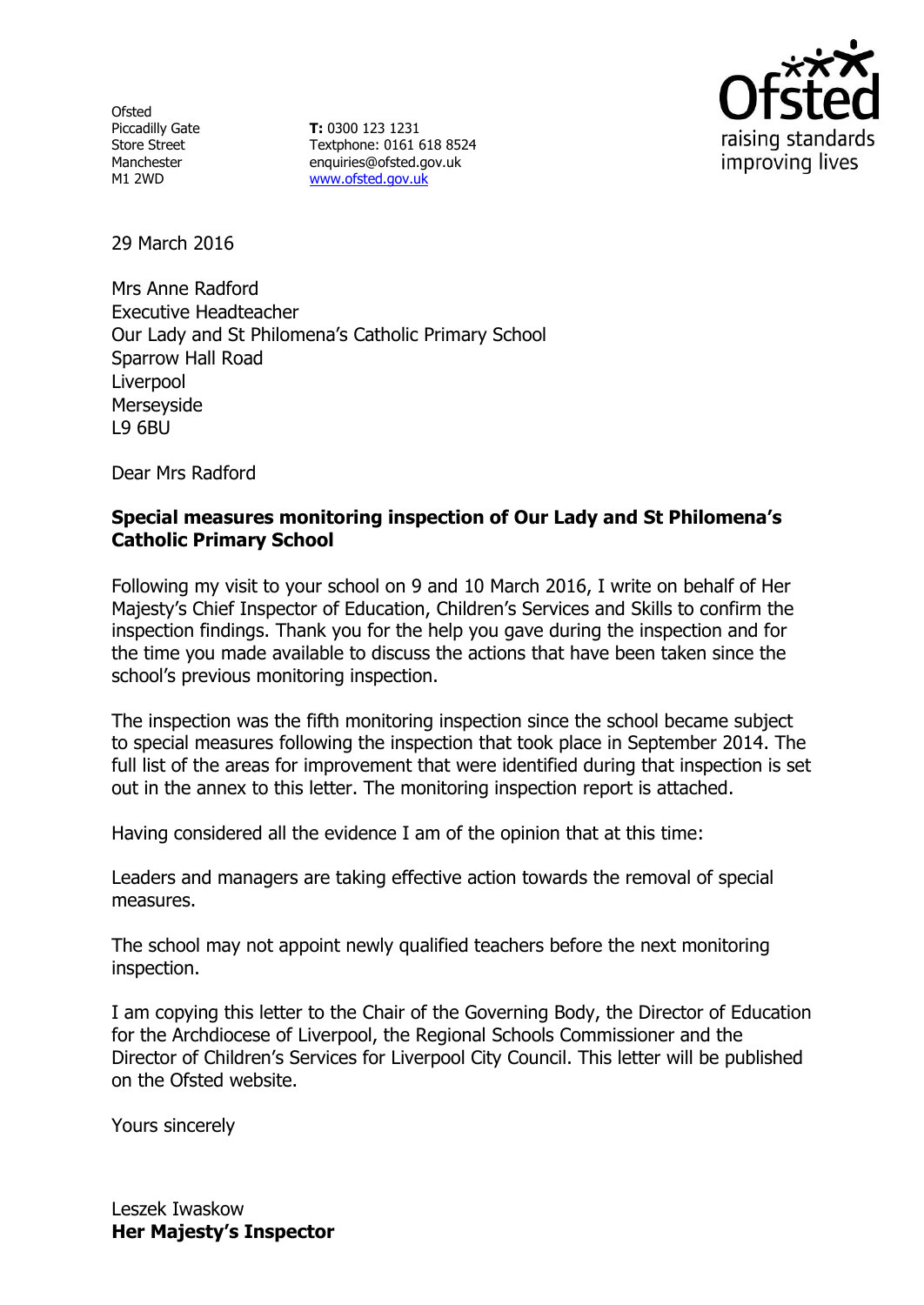

#### **Annex**

# **The areas for improvement identified during the inspection which took place in September 2014**

- Take urgent steps to improve the quality of teaching throughout the school so that it is at least good, in order to raise standards for all groups of pupils in all key stages, so that they can make good or better progress by:
	- $-$  ensuring that the basic skills in reading, writing and mathematics are taught consistently well in all classes, including in the early years, with a focus on improving writing in particular
	- raising teachers' expectations regarding the progress pupils should make, especially for disadvantaged pupils
	- using information about what pupils know and can do to set work that is suitably difficult, especially for the most able, and which helps them to learn well
	- ensuring that pupils have the opportunity to respond to teachers' marking and to improve their work themselves
	- planning work which pupils find interesting and challenging so as to improve their concentration and attitudes to learning.
- Improve the effectiveness of leadership and management at all levels including governance by:
	- establishing rigorous systems to measure the performance of staff and the impact they have on raising standards for pupils and ensure that governors hold leaders to account for doing so
	- $-$  ensuring that planned improvement is rapid and keeps to tight timescales
	- setting up procedures to check that assessments of pupils' skills and knowledge are accurate
	- $-$  ensuring rigorous and specific targets are set for individual pupils which accelerate the progress of those who are underachieving so that they catch up quickly
	- regularly checking on the progress that all different groups of pupils make and taking swift action if any group are not achieving as well as they should.
	- **IMPROVE pupils' behaviour and safety by:** 
		- ensuring teaching is stimulating and motivates pupils well so that they develop good attitudes to learning
		- ensuring all teachers have the skills to manage pupils' behaviour effectively
		- improving record keeping so that systems are rigorous and all incidents of poor behaviour are noted along with the impact of any action taken in order to prevent recurrence.
	- **IMPROVE pupils' attendance by:** 
		- $-$  ensuring that work with families to reduce absence is effective
		- checking and analysing patterns of absence in relation to specific groups, especially disadvantaged pupils, and using this information to identity the specific actions needed to improve attendance and reduce the proportion of pupils that are frequently absent.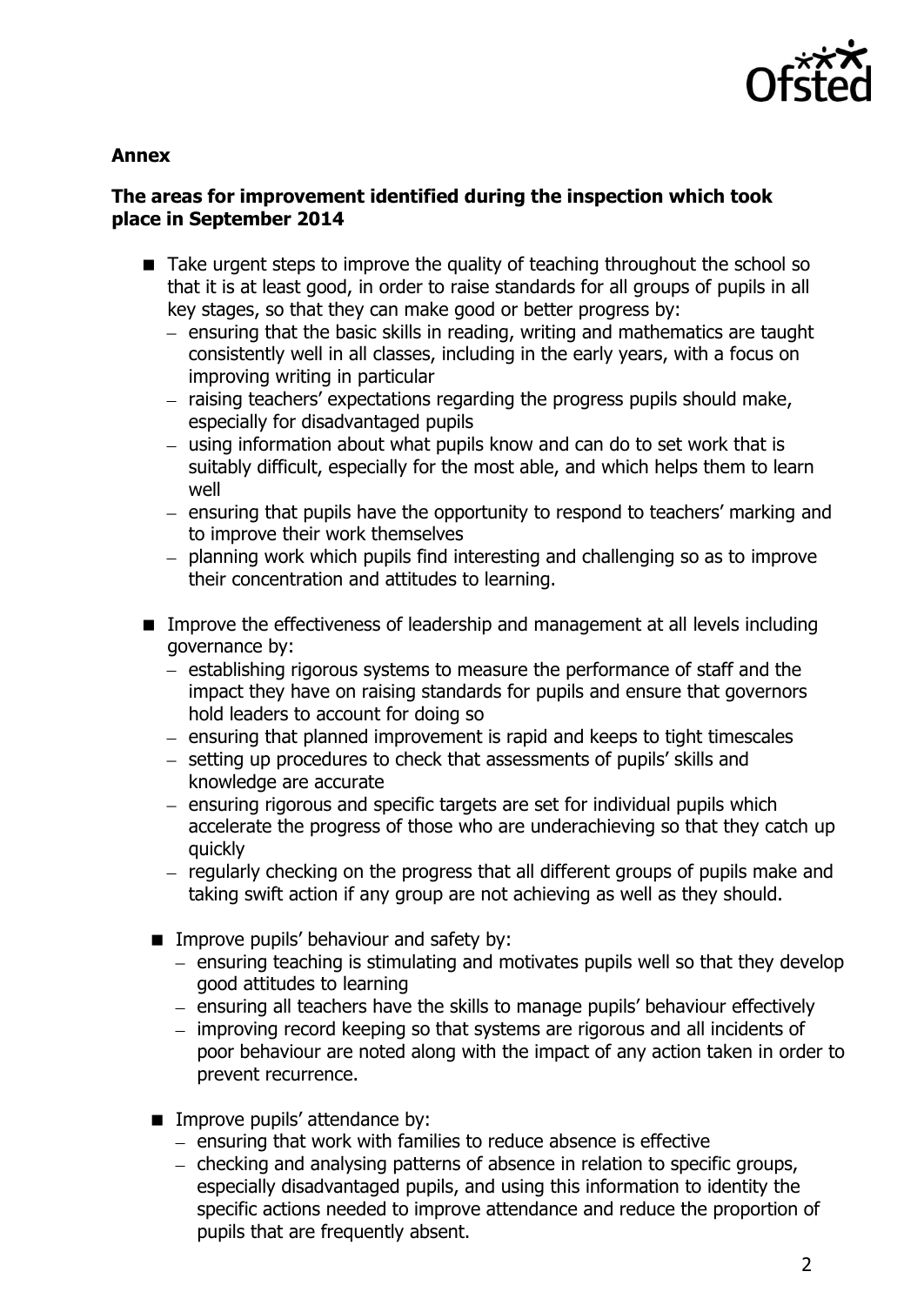

An external review of governance should be undertaken in order to assess how this aspect of leadership and management may be improved.

An external review of the school's use of the pupil premium should be undertaken in order to assess how this aspect of leadership and management may be improved.

At the previous monitoring visit, on the 2 and 3 July 2015, Her Majesty's Inspector also advised leaders and managers:

as a matter of urgency, to ensure that the administration and recording of information that is necessary to keep pupils safe, especially records of incidents and misbehaviour, are robust and accurate.

This was reinforced following the monitoring visit on the 29 and 30 September 2015 when Her Majesty's Inspector further advised leaders and mangers to:

as a matter of urgency, ensure that safeguarding requirements are stringent and effective and that all staff receive high quality and appropriate training to enable them to carry out their safeguarding duties responsibly.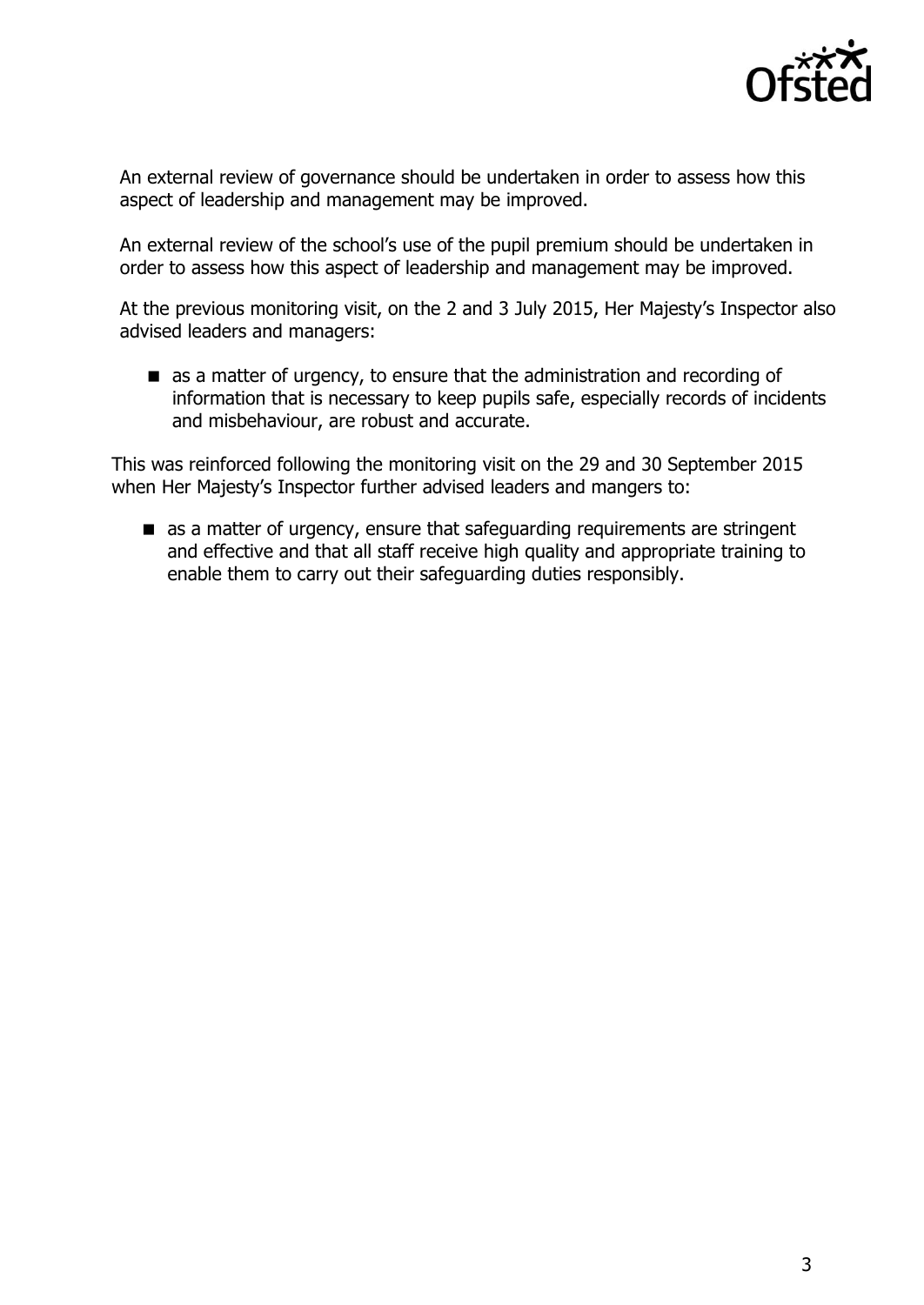

# **Report on the fifth monitoring inspection on 9 and 10 March 2016**

### **Evidence**

Her Majesty's Inspector observed the school's work, scrutinised a wide range of school and associated documentation, the latest external monitoring report, evidence of classroom monitoring as well as a range of documentation linked to governance, behaviour and safety. He met with the executive headteacher and deputy headteacher as well as several other key teaching staff. In addition, discussions were held with several groups of pupils and two representatives from the local authority. Her Majesty's Inspector also talked to a number of parents attending a parents' meeting on the first day of the inspection. All of the teaching observations were joint observations. Teaching sessions focused specifically on the impact of the teaching on pupils' learning and the quality of work in their books. Special attention was paid to the teaching of phonics (the teaching of letters and the sounds that they make) in the lower school. In addition, Her Majesty's Inspector completed a book scrutiny covering pupils' work in English, mathematics, science, history and geography.

## **Context**

The current school year has been a very turbulent period for the school. Since the last monitoring visit in September 2015, there has been a significant restructuring of the teaching and management responsibilities. Four staff have left and replacement appointments have been made. Several teachers have been moved between classes and appointed to new subject leadership posts. The subject leads for English and mathematics are very new in post. Two support staff, including the site manager, are currently on extended absence. In addition, the archdiocese has provided significant additional funding to refurbish the school.

#### **The effectiveness of leadership and management**

Since she was appointed in late September, the executive headteacher has reinvigorated the school with her can-do attitude and no-nonsense approach. A strong team ethic has been established with the support of the deputy headteacher. Together they have been able to initiate many of the improvements which are now taking place. Staff morale is buoyant and this is exemplified by a significant reduction in staff absenteeism which had plagued the school previously. Teacher satisfaction is now higher than it has been for a long time. Management is strong and incisive and has resulted in very rapid change and improvement in a school where previously the pace of change had been far too slow. The school is now very different from the one inspected in September and both parents and pupils are very appreciative of the changes that have been made.

The school environment has visibly improved. Corridors have been carpeted, replastered and painted. A new computer room has recently been installed and pupils remarked that they were excited about being able to use the new computers. Classrooms have been decluttered, repainted and refurbished with new furniture. They are now welcoming places in which pupils can learn. Pupils have worked with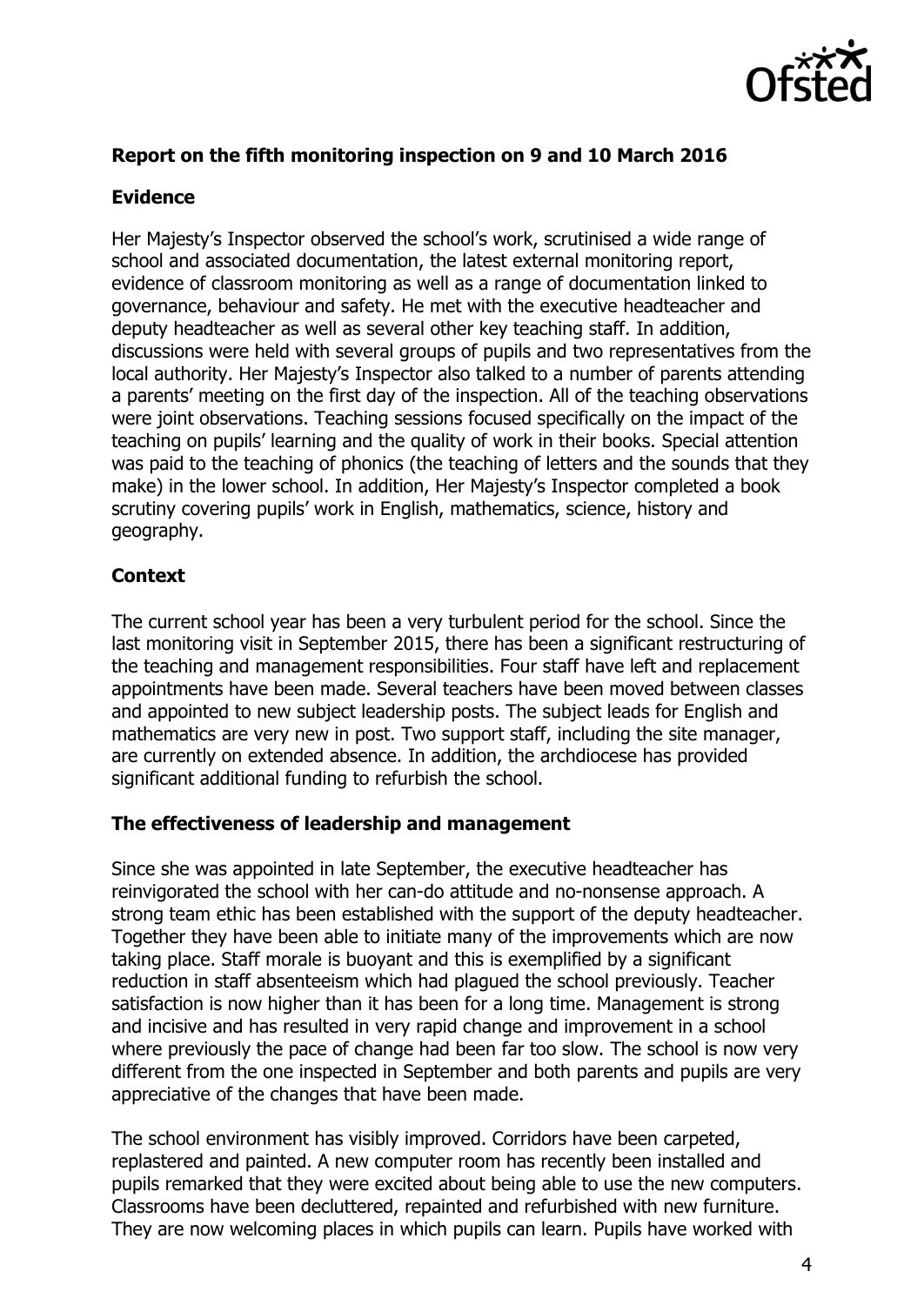

two artists in residence to produce a mural which weaves the school into the story of Liverpool. This will provide a visual display down the length of one long corridor and exemplifies the Christian and British values that the school stands for. Other corridors have a rich tapestry of displays celebrating pupils' work and provide good evidence of work across the curriculum. For example, the display on Hadrian's Wall provides a rich opportunity for pupils to show their ability to apply mathematical skills with a focus on measurements of every kind.

There is increased rigour in the way in which the school is being managed. For example, classroom practice is now monitored in a meticulous way, on a weekly basis, by the deputy headteacher. This is developmental, with professional discussions leading to aspects of practice that can be improved. Monitoring evidence is analysed and shows that teaching is improving. It also identifies specifically where practice is less good and allows support to be provided. The newly appointed subject leaders for English and mathematics have already identified aspects of teaching in their subjects which need improving. They are utilising their good subject knowledge to give advice, recommend resources and provide support to their colleagues. They are providing clear leadership and direction for their subjects.

Relationships with parents are also improving. Those attending the parents evening were fully appreciative of the recent changes that have taken place. They noted that their children were getting more frequent and challenging homework and felt that their children were well-cared-for and much happier. One of the parents with a child in Year 6 was very positive about the recent improvements. However, her only regret was that these have come far too late for her child to benefit and fulfil his potential.

Governance has also been reinvigorated. Governors are much more focused on providing strategic leadership for the school and holding school leaders to account. There is a strong professional partnership developing and discussions are, 'candid and frank'. As one governor identified, 'There are no secrets in the school anymore.' They are kept well informed and they understand the strengths and weaknesses of the school. They are fully supportive of the initiatives and changes being implemented at a rapid pace.

#### **Quality of teaching, learning and assessment**

Class reorganisation is beginning to have an impact. Although not all of the weak teaching has been fully eradicated, overall more teaching is now effective and of higher quality. Observation of lessons and scrutiny of pupils' work show that there is much greater challenge in more lessons and, in most classes, pupils have made good progress in their learning since the end of September. The quality of the writing in particular is quite noticeable in many cases. There is clear evidence that pupils now use writing which was fluent, joined up and legible, when previously it was printed and not always clearly shaped. There is strong competition among pupils to improve their writing and ensure it is of a sufficiently good standard to enable them to get a 'pen licence'. Equally significant improvements in spelling and the use of correct punctuation are also evident across several classes.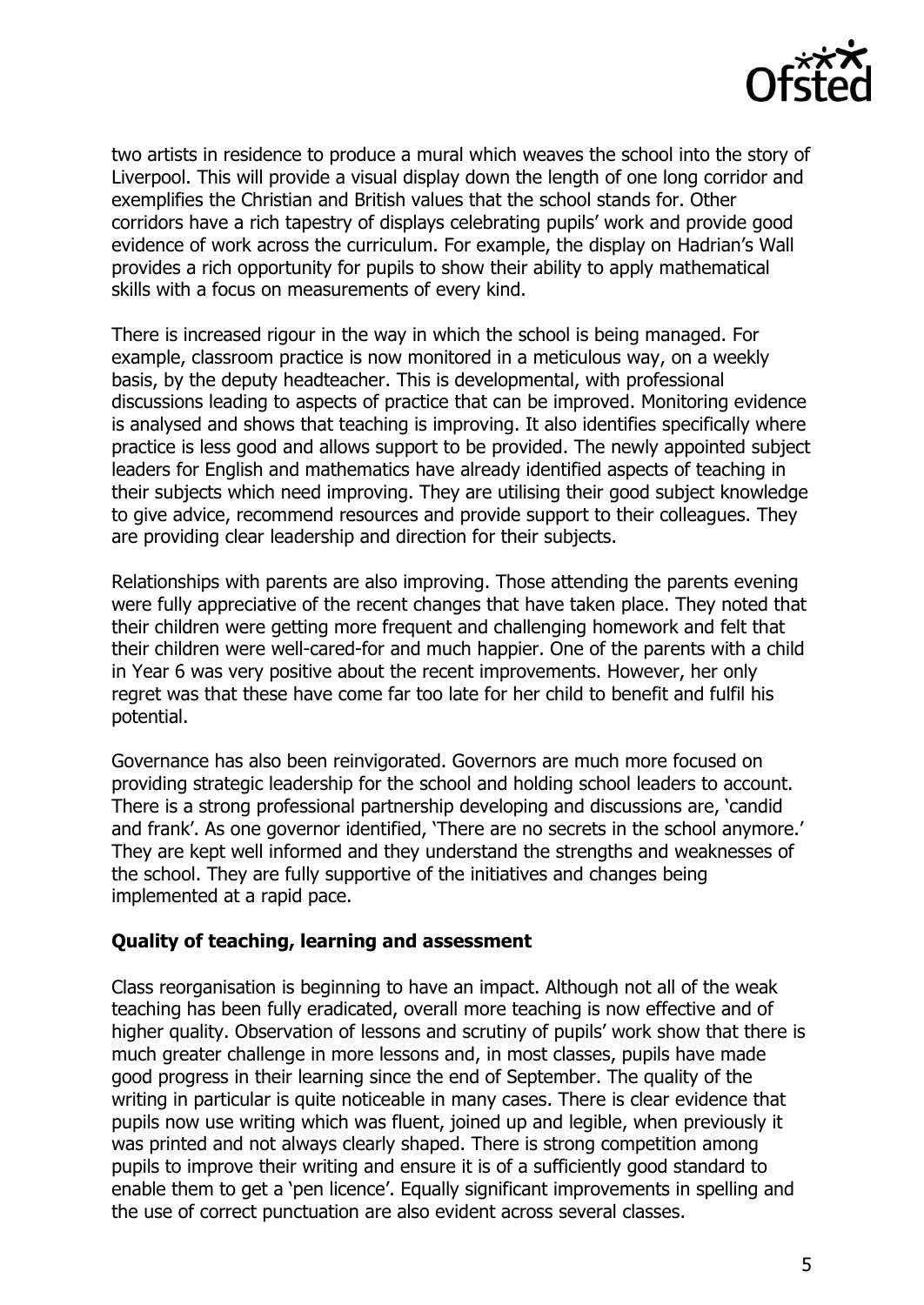

The good-quality teaching is clearly linked to good-quality questioning and teacher awareness of individual pupil needs. For example, in one lesson the teacher understood that she needed to check on how well the weaker group of pupils understood the strategies to investigate the sum of the internal angles of polygons. She was aware that two pupils had not been present the previous lesson and made sure that they initially joined the group she was supporting. Meanwhile, higher ability pupils were being stretched by being asked to use algebraic formulae to make their calculations. Much more effective use is also being made of appropriate and highquality resources.

The teaching of phonics is stronger in the early years than in Key Stage 1 because the focus is much more clearly on pupil response, with pupils being encouraged to practise, repeat and correct letters and sounds. In Key Stage 1, there is a greater emphasis on the pupils copying and following the teacher. There is less evidence of pupils taking responsibility for self-correcting, or developing their own recognition and pronunciation of letters and words.

The quality of marking has improved. It is now much clearer, especially in those classes where the teaching is consistently effective. It was evident that in these classes pupils were listening and taking on board the advice offered by the teacher and improving their work.

### **Personal development, behaviour and welfare**

Pupils' attitudes have demonstrably improved and they are very keen to learn. It is very clear from talking to the pupils that they are very proud of their school and enjoy their lessons much more than in the past. As one mother mentioned, 'There has been a real change in the attitude of my child. She is keen to get into school and skips all the way here.'

Pupils feel safe in school and identified some of the improvements that have been put in place. These include a medical room where medicines are now stored safely and out of reach of pupils. Cupboards, where hazardous materials are stored, are now locked and secure. Fire safety procedures are robust. Nursery access is now safe and procedures for the collection of children from the Nursery are clear and being adhered to. The wire fencing around the junior playground has been replaced and there are no broken sections where pupils can snag themselves on protruding wires, hurting themselves in the process. Locks have been changed on internal and external doors. Safeguarding was a major concern in September but is now significantly more secure. Despite these modifications and improvements there is a clear understanding that high levels of vigilance need to be maintained.

The single central record of recruitment and vetting checks covering all staff and others identified by the school as having regular contact with children meets requirements.

During the previous monitoring inspection in September, provision for pupils who have special educational needs or disability was judged to be 'disorganised and dysfunctional'. Currently, this aspect still needs further improvement and school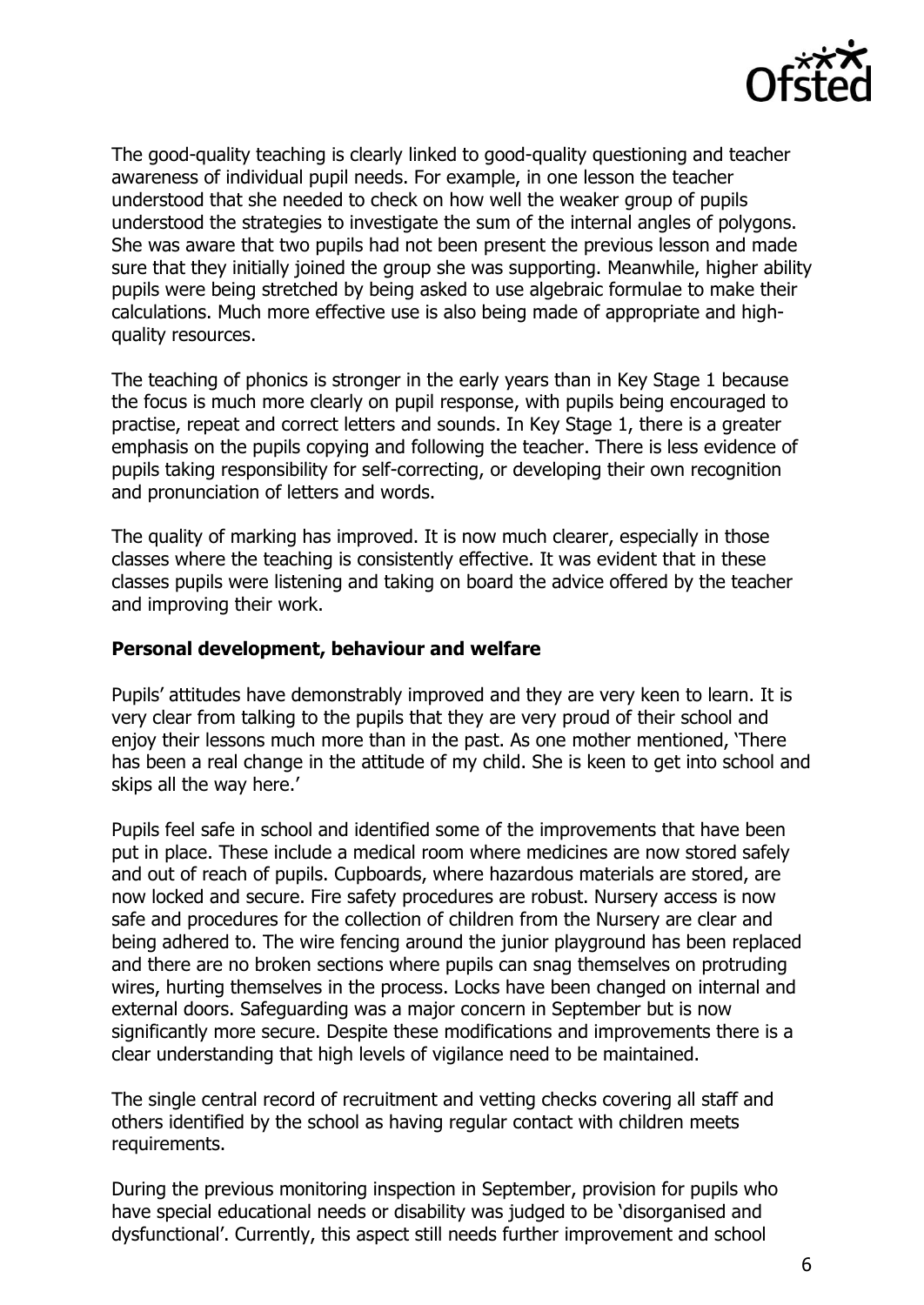

leaders and governors are aware of this. A new special educational needs coordinator (SENCo) has been appointed and took up post a few weeks ago. Prior to her appointment, the SENCo from Holy Name RC Primary reorganised recordkeeping. There is now an up-to-date register of the pupils who require and are receiving support. Systems are being established to enable better recognition of pupils who require help and support. The whole organisation of special educational needs and disability (SEND) provision is under review and there is a clear timetable for improvements to be implemented.

Procedures to ensure that especially vulnerable pupils are kept safe are secure. Prompt and accurate action is taken when anyone raises concerns about a pupil. There are good working relationships with other schools and agencies to support vulnerable individuals and effectively resolve any concerns.

The reporting of behaviour and accidents is now more rigorous. With improvements in teaching, behaviour management issues have been much reduced. In those lessons where teaching is weaker, pupils, especially boys, become bored, lose interest and become restless. However, this is now the exception rather than the rule.

Pupils themselves identified that behaviour in lessons and around the school has improved. Incidents of bullying are much reduced. Pupils are confident that appropriate action would be taken by teachers should any incidents occur.

Low attendance continues to be a concern and has not been helped by the fact that the school has been struck by chickenpox and tonsillitis epidemics in recent months. It is highly likely that the target figure of 97% will not be met this year. Appropriate procedures to monitor and improve attendance are now well established and first response to absence is good. Rewards and incentives are encouraging pupils to improve their attendance. However, progress in this area is still too slow.

## **Outcomes for pupils**

The school continues to suffer from a past legacy of weaker teaching. The classes most affected are the Year 2 and Year 6 classes. School information shows that standards in these two classes are likely to dip this summer, although an upward trend is predicted after that. Pupils are beginning to make good progress in their reading, writing and mathematics in the other classes, where there is consistently higher-quality teaching and staffing has been more stable.

A predicted decline in the number of children attaining a good level of development at the end of the early years is also a concern. This cohort has a large number of children with specific learning, emotional and behavioural needs. The number of pupils attaining the expected level in the phonics screening check, although below the national average, increased last year and this is expected to be maintained this current year. Staff are being provided with additional training to improve standards in this area.